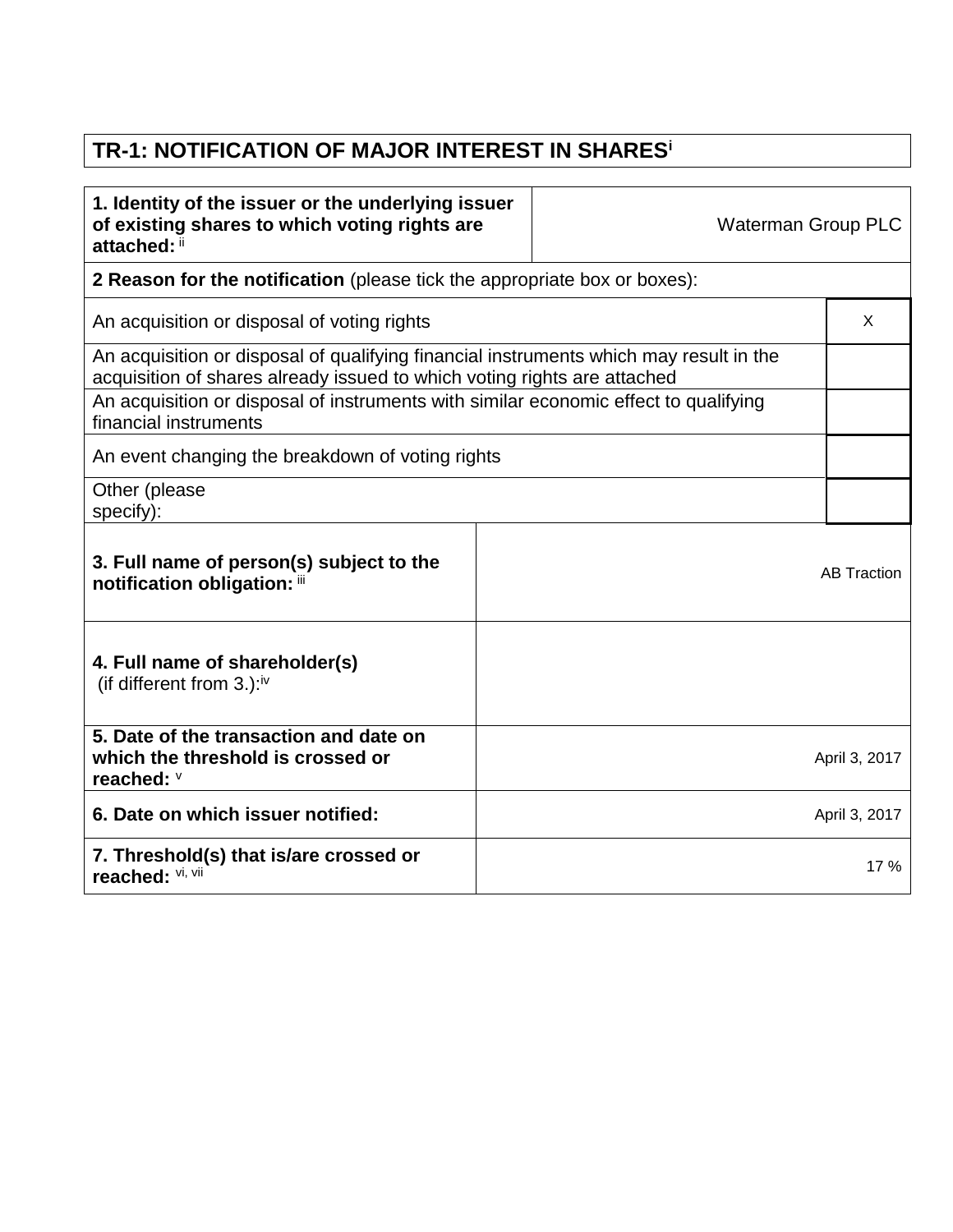| 8. Notified details:                                                             |                                                               |                            |                                   |                      |              |                                                      |          |
|----------------------------------------------------------------------------------|---------------------------------------------------------------|----------------------------|-----------------------------------|----------------------|--------------|------------------------------------------------------|----------|
| A: Voting rights attached to shares Vili, ix                                     |                                                               |                            |                                   |                      |              |                                                      |          |
| Class/type of<br>shares                                                          | <b>Situation previous</b><br>to the triggering<br>transaction |                            |                                   |                      |              | Resulting situation after the triggering transaction |          |
| if possible using<br><b>Number</b><br><b>Number</b><br>the ISIN CODE<br>οf<br>οf |                                                               | <b>Number</b><br>of shares | <b>Number of voting</b><br>rights |                      |              | % of voting rights ×                                 |          |
|                                                                                  | <b>Shares</b>                                                 | Voting<br><b>Rights</b>    | <b>Direct</b>                     | Direct <sup>xi</sup> | Indirect Xii | <b>Direct</b>                                        | Indirect |
| <b>ISIN Code:</b><br>GB0009422543<br>Ordinary shares                             | 5,220,000                                                     | 5,220,000                  | 5,245,000                         | 5,245,000            |              | 17.05%                                               |          |

| <b>B: Qualifying Financial Instruments</b>           |                                |                                           |                                                                                                           |                       |  |
|------------------------------------------------------|--------------------------------|-------------------------------------------|-----------------------------------------------------------------------------------------------------------|-----------------------|--|
| Resulting situation after the triggering transaction |                                |                                           |                                                                                                           |                       |  |
| <b>Type of financial</b><br>instrument               | <b>Expiration</b><br>date xiii | Exercise/<br><b>Conversion Period xiv</b> | <b>Number of voting</b><br>rights that may be<br>acquired if the<br>instrument is<br>exercised/converted. | % of voting<br>rights |  |
|                                                      |                                |                                           |                                                                                                           |                       |  |

**C: Financial Instruments with similar economic effect to Qualifying Financial Instruments** xv, xvi

**Resulting situation after the triggering transaction**

| <b>Type of financial</b><br>instrument | <b>Exercise</b><br>price | <b>Expiration</b><br>date $x$ <sup>vii</sup> | Exercise/<br><b>Conversion</b><br>period xviii | <b>Number of voting rights</b><br>instrument refers to | % of voting rights xix,<br>XX |              |
|----------------------------------------|--------------------------|----------------------------------------------|------------------------------------------------|--------------------------------------------------------|-------------------------------|--------------|
|                                        |                          |                                              |                                                |                                                        | <b>Nominal</b>                | <b>Delta</b> |
|                                        |                          |                                              |                                                |                                                        |                               |              |

| Total (A+B+C)                  |                             |  |  |
|--------------------------------|-----------------------------|--|--|
| <b>Number of voting rights</b> | Percentage of voting rights |  |  |
| 5,245,000                      | 17.05%                      |  |  |